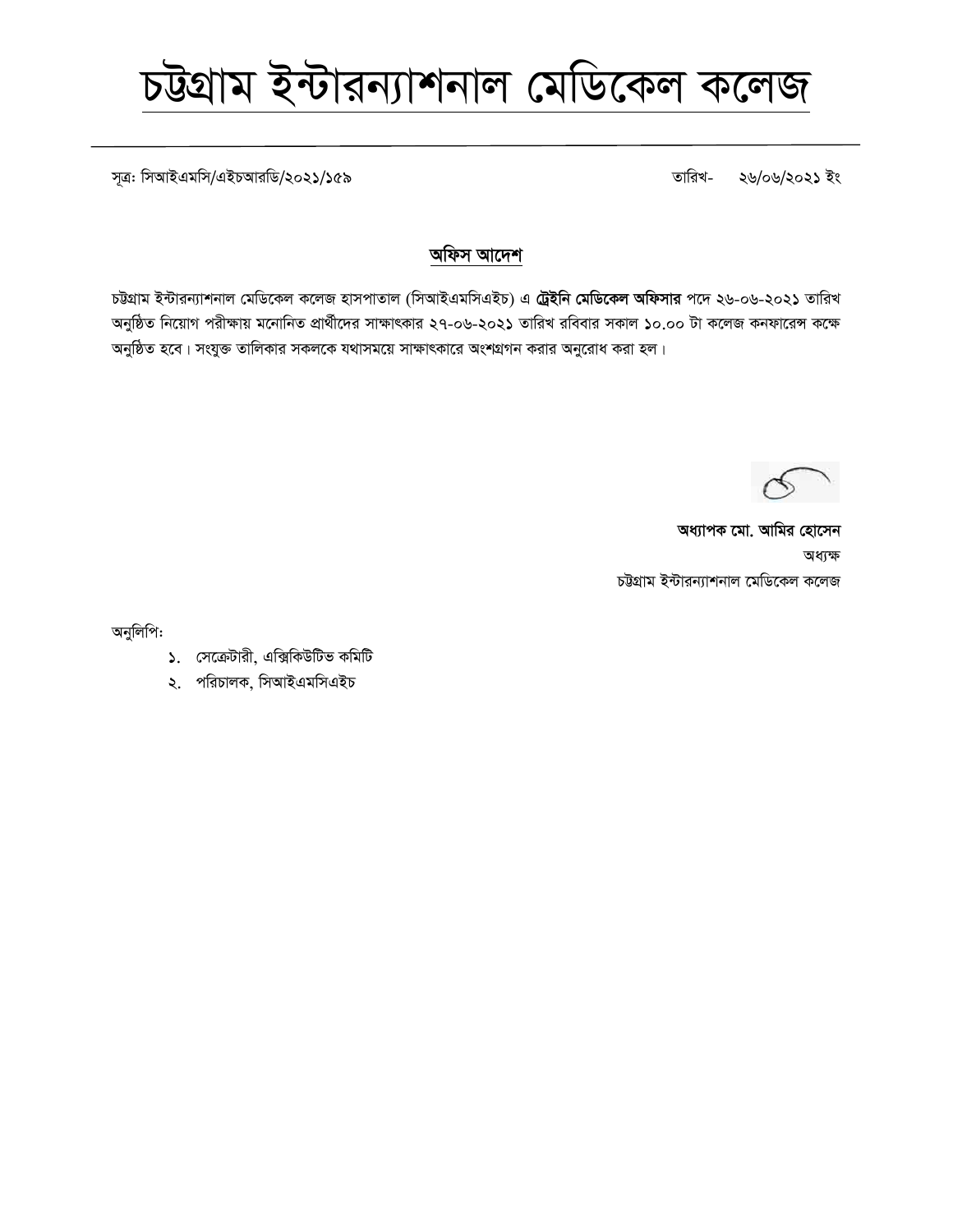## *Institutional Training Monitoring Cell (ITMC)* **Trainee Medical Officer recruitment Examination**

**List of selected candidates for Interview**

| <b>Merit Position</b> | Roll<br>No. | <b>Name</b>                | <b>Mobile</b> | <b>Department</b> | <b>Remarks</b> |
|-----------------------|-------------|----------------------------|---------------|-------------------|----------------|
|                       | 212073      | Dr. Atqiyah Mahmuda Taha   | 01516707862   | Medicine          |                |
| $\overline{2}$        | 212054      | Dr. Md. Saiful Alam Chy    | 01879262705   | Medicine          |                |
| 3                     | 212060      | Dr. Mohammad Redwan        | 01634444440   | Medicine          |                |
| 4                     | 212072      | Dr. Nahid Hasan            | 01521486640   | Medicine          |                |
| 5                     | 212078      | Dr. Md. Moin Uddin         | 01827402293   | Medicine          |                |
| 6                     | 212055      | Dr. Md. Asif Uddin         | 01676064745   | Medicine          |                |
| $\overline{7}$        | 212070      | Dr. Sharin Anwar           | 01913040944   | Medicine          |                |
| 8                     | 212056      | Dr. Md. Rabiul Hossain     | 01830318105   | Medicine          |                |
| 9                     | 212071      | Dr. Farzana Akhter         | 01624688491   | Medicine          |                |
| 10                    | 212067      | Dr. Nurul Amin             | 01521487917   | Medicine          |                |
| 11                    | 212003      | Dr. Md. Nazmul Amin Faisal | 01740232082   | Medicine          |                |
| 12                    | 212009      | Dr. Sadia Jahan Shammee    | 01676435588   | Medicine          |                |
| 13                    | 212035      | Dr. Iftikhar Uddin         | 01832064429   | Medicine          |                |
| 14                    | 212044      | Dr. Khalesa Akter          | 01537517643   | Medicine          |                |
| 15                    | 212058      | Dr. Adilah Jamee           | 01531663000   | Medicine          |                |

### **Department: Medicine**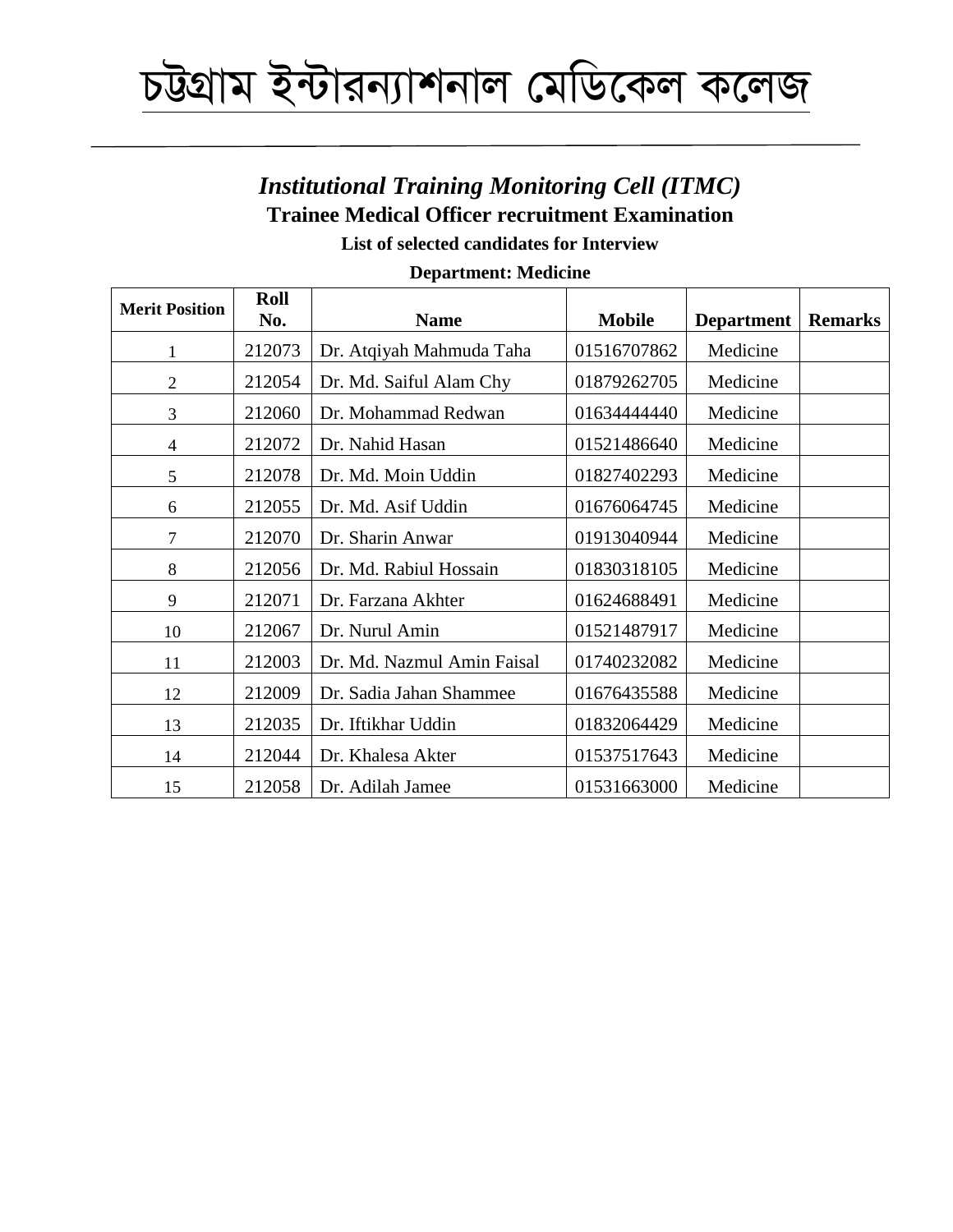

## *Institutional Training Monitoring Cell (ITMC)* **Trainee Medical Officer recruitment Examination**

**List of selected candidates for Interview**

### **Department: ENT**

| <b>Merit</b><br><b>Position</b> | Roll<br>No. | <b>Name</b>                    | <b>Mobile</b> | <b>Department</b> | <b>Remarks</b> |
|---------------------------------|-------------|--------------------------------|---------------|-------------------|----------------|
|                                 |             | $212042$ Dr. Md. Igbal Hossain | 01778151886   | ENT               |                |
|                                 | 212033      | Dr. Md. Nazmus Sakib           | 01738054765   | ENT               |                |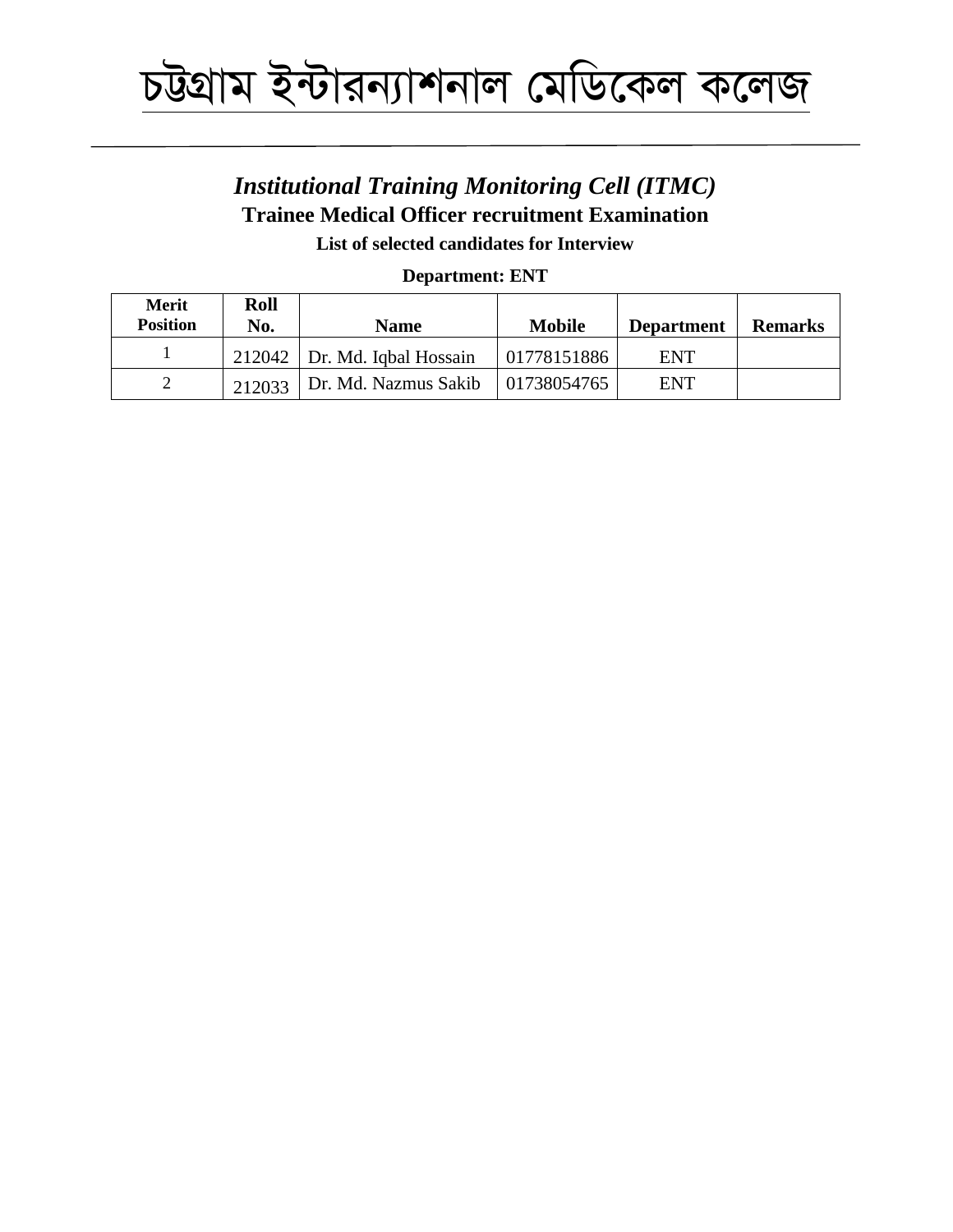## *Institutional Training Monitoring Cell (ITMC)* **Trainee Medical Officer recruitment Examination**

**List of selected candidates for Interview**

| <b>Merit</b><br><b>Position</b> | Roll<br>No. | <b>Name</b>                   | <b>Mobile</b> | <b>Department</b> | <b>Remarks</b> |
|---------------------------------|-------------|-------------------------------|---------------|-------------------|----------------|
| 1                               | 212024      | Dr. Sharmina Nasrin Siddiqa   | 01674613426   | Obs & Gynae       |                |
| $\overline{2}$                  | 212041      | Dr. Shaheda Naznin            | 01835355493   | Obs & Gynae       |                |
| 3                               | 212053      | Dr. Umme Habiba Jannatun Naim | 01533995251   | Obs & Gynae       |                |
| $\overline{\mathcal{L}}$        | 212021      | Dr. Shahinur Islam            | 01812196336   | Obs & Gynae       |                |
| 5                               | 212022      | Dr. Benjir Sultana            | 01575485644   | Obs & Gynae       |                |
| 6                               | 212001      | Dr. Somaiya Jahan             | 01814997957   | Obs & Gynae       |                |
| 7                               | 212012      | Dr. Sakina Arefin Mumu        | 01774144325   | Obs & Gynae       |                |
| 8                               | 212052      | Dr. Nazma Khanom              | 01977690239   | Obs & Gynae       |                |
| 9                               | 212011      | Dr. Surriya Hossain           | 01773760897   | Obs & Gynae       |                |
| 10                              | 212051      | Dr. Nasrin Sultana            | 01824533026   | Obs & Gynae       |                |
| 11                              | 212065      | Dr. Zarin Tasnim              | 01624510750   | Obs & Gynae       |                |
| 12                              | 212075      | Dr. Mahmuda Naznin            | 01537445438   | Obs & Gynae       |                |
| 13                              | 212013      | Dr. Saidunnesa Shibli         | 01827369950   | Obs & Gynae       |                |
| 14                              | 212037      | Dr. Afifa Kachi               | 01318871997   | Obs & Gynae       |                |
| 15                              | 212061      | Dr. Sanjid Islam              | 01630417052   | Obs & Gynae       |                |
| 16                              | 212036      | Dr. Shaima Sultana            | 01551636694   | Obs & Gynae       |                |
| 17                              | 212063      | Dr. Urmi Shawrin Rifa         | 01521221674   | Obs & Gynae       |                |
| 18                              | 212087      | Dr. Syeda Meherunnessa        | 01818674569   | Obs & Gynae       |                |

### **Department: Obs & Gynae**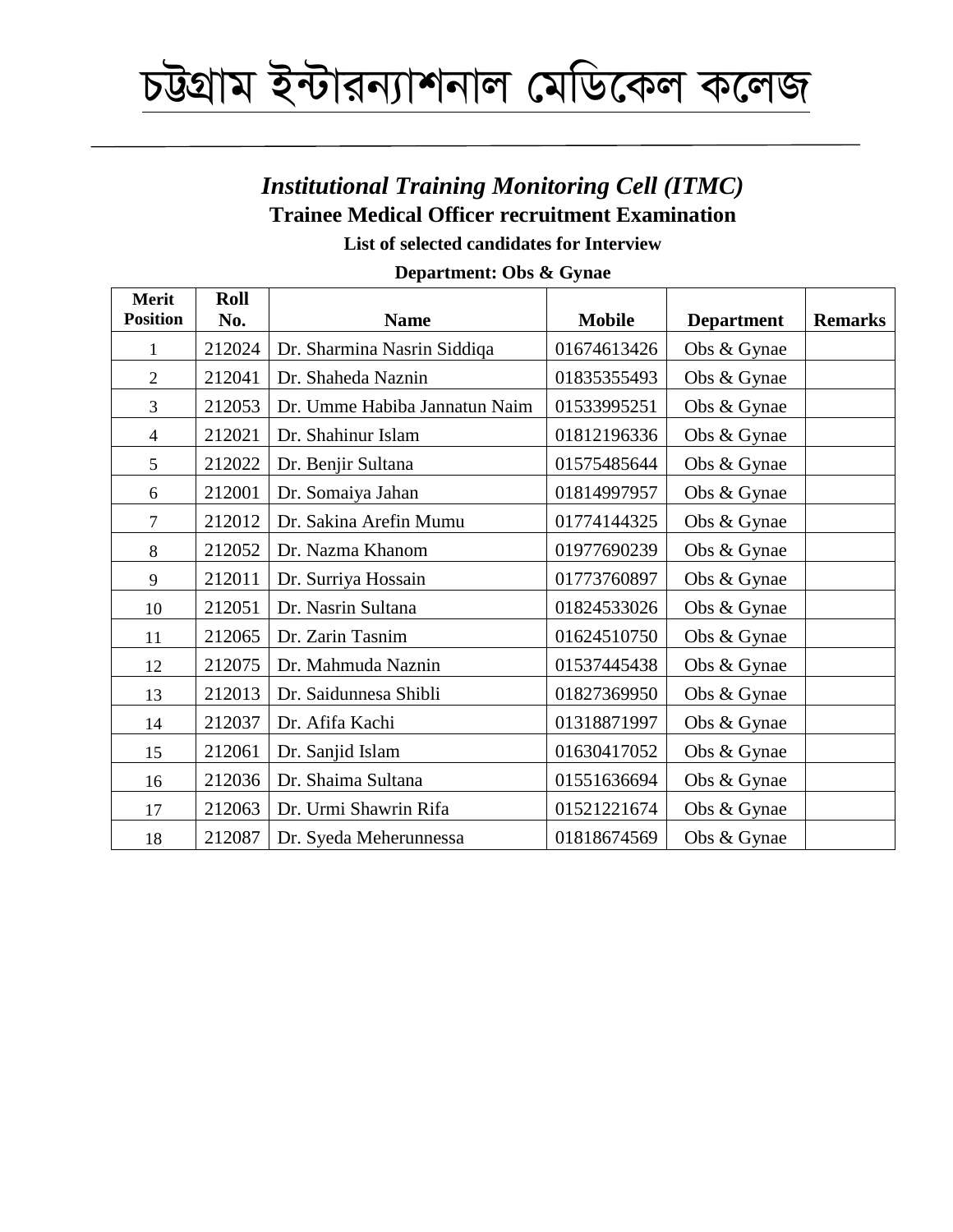## *Institutional Training Monitoring Cell (ITMC)* **Trainee Medical Officer recruitment Examination**

**List of selected candidates for Interview**

| <b>Merit</b><br><b>Position</b> | Roll<br>No. | <b>Name</b>                  | <b>Mobile</b> | <b>Department</b> | <b>Remarks</b> |
|---------------------------------|-------------|------------------------------|---------------|-------------------|----------------|
| 1                               | 212047      | Dr. Ferdowse Jahan Dety      | 01916946096   | Surgery           |                |
| $\overline{2}$                  | 212015      | Dr. Abdullah Al Maruf        | 01853193283   | Surgery           |                |
| 3                               | 212077      | Dr. Kamrun Nahar Begum       | 01999929493   | Surgery           |                |
| $\overline{4}$                  | 212016      | Dr. Mohammad Soyadul Omam    | 01814939161   | Surgery           |                |
| 5                               | 212019      | Dr. Md. Morshed Farhad       | 01818849845   | Surgery           |                |
| 6                               | 212025      | Dr. Saifullah Mohmmad Khaled | 01861287628   | Surgery           |                |
| 7                               | 212076      | Dr. Md. Touhidul Kabir       | 01647572105   | Surgery           |                |
| 8                               | 212040      | Dr. Mamun Meah               | 01912516441   | Surgery           |                |
| 9                               | 212057      | Dr. Nishat Jahan Nishu       | 01843699881   | Surgery           |                |
| 10                              | 212068      | Dr. Montacher Kalam          | 01683073405   | Surgery           |                |
| 11                              | 212045      | Dr. Farzana Sharmin          | 01832805022   | Surgery           |                |
| 12                              | 212004      | Dr. Bushra Al Mubasshera     | 01791791307   | Surgery           |                |

### **Department: Surgery**